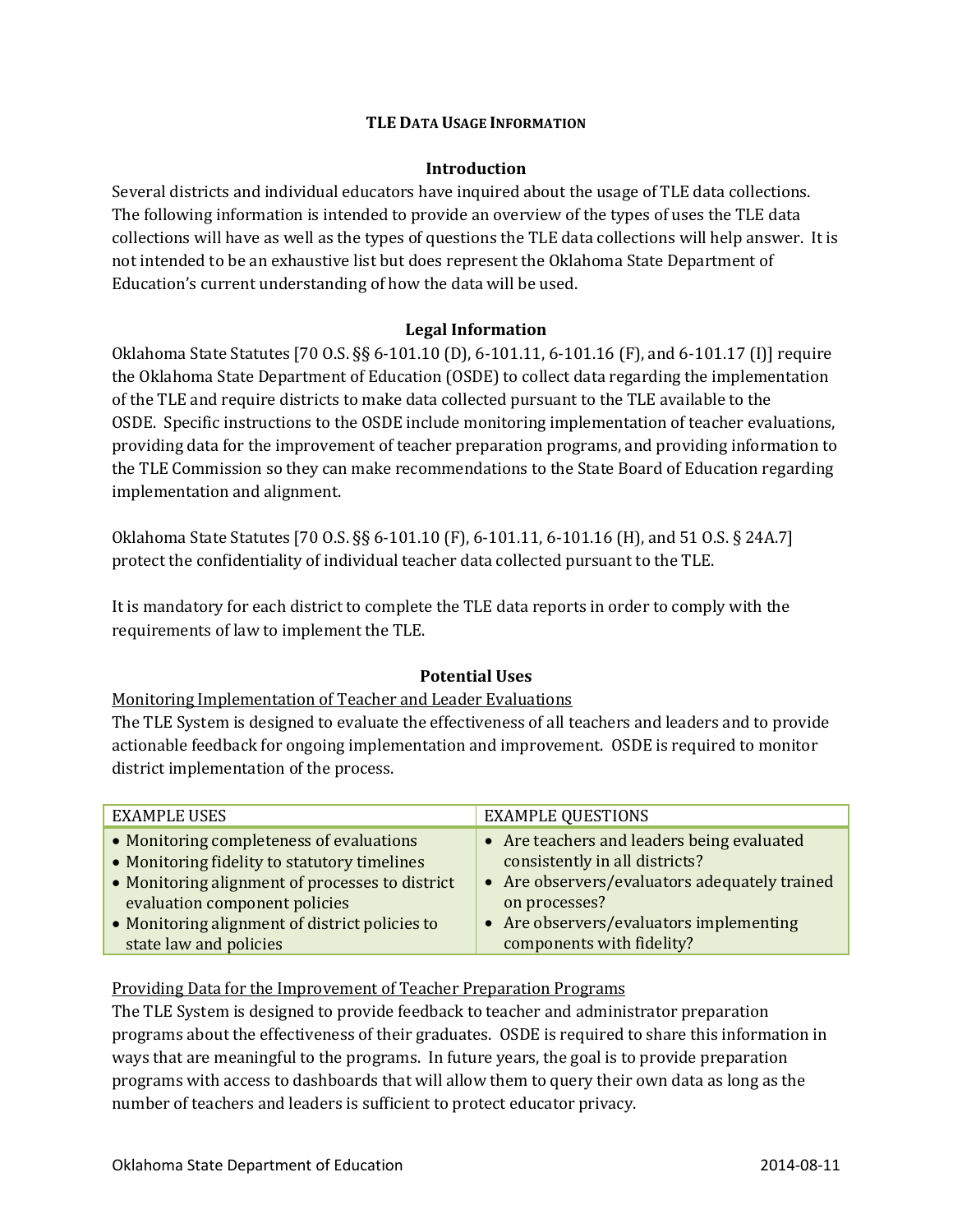| <b>EXAMPLE USES</b>                                                                                                                                                                                                                                                                                                                                                                                             | <b>EXAMPLE QUESTIONS</b>                                                                                                                                                                                                                                                                                                                                                                                                                                                                                                                                                                |
|-----------------------------------------------------------------------------------------------------------------------------------------------------------------------------------------------------------------------------------------------------------------------------------------------------------------------------------------------------------------------------------------------------------------|-----------------------------------------------------------------------------------------------------------------------------------------------------------------------------------------------------------------------------------------------------------------------------------------------------------------------------------------------------------------------------------------------------------------------------------------------------------------------------------------------------------------------------------------------------------------------------------------|
| • Determine effectiveness of teacher and<br>administrator preparation programs<br>• Distinguish between the effectiveness of<br>various programs at the same institution (e.g.,<br>Early Childhood Education vs. Secondary Math<br>Education)<br>• Monitor progress of preparation programs<br>after modifications have been made<br>• Determine effectiveness of field experiences<br>and new teacher supports | • Are particular strategies for teacher<br>preparation programs more effective than<br>others in certain subjects/grades/locations?<br>• Are programs designed to support Urban<br>Teacher education more effective for new<br>teachers in urban settings than general<br>preparation programs?<br>Which state policies for teacher preparation<br>$\bullet$<br>programs are most closely correlated to<br>indicators of effectiveness in the TLE<br>components?<br>• Which courses/programs are most beneficial<br>for traditionally-prepared and alternatively-<br>prepared teachers? |

Information to the TLE Commission, State Board of Education, and Legislature

The TLE Law requires ongoing analysis of the ability of the TLE System to identify and reward effectiveness, as well as support the improvement of all educators. The TLE Commission is charged with providing recommendations to the State Board of Education, who in turn can provide recommendations to the State Legislature, regarding potential changes to the development or implementation of the TLE System.

| <b>EXAMPLE USES</b>                                                                                                                                                                                                                                                                                                                                          | <b>EXAMPLE QUESTIONS</b>                                                                                                                                                                                                                                                                                                                                                                                                                                                                                                                                                                                                                                                                                                       |
|--------------------------------------------------------------------------------------------------------------------------------------------------------------------------------------------------------------------------------------------------------------------------------------------------------------------------------------------------------------|--------------------------------------------------------------------------------------------------------------------------------------------------------------------------------------------------------------------------------------------------------------------------------------------------------------------------------------------------------------------------------------------------------------------------------------------------------------------------------------------------------------------------------------------------------------------------------------------------------------------------------------------------------------------------------------------------------------------------------|
| • Make recommendations about the<br>implementation of the TLE System<br>• Make recommendations regarding ongoing<br>technical assistance and additional training for<br>district leaders<br>• Consider changes to the statutory structure of<br>the TLE System<br>• Review the fairness of the TLE System for<br>educators in all types of schools/districts | • What is the relationship between principal<br>ratings and teacher ratings?<br>Are components of the TLE System related to<br>$\bullet$<br>one another? If so, in what ways?<br>Which qualitative indicators are most closely<br>$\bullet$<br>related to student growth?<br>In which years of experience does the<br>$\bullet$<br>greatest amount of teacher development<br>occur?<br>• How is the TLE System related to the number<br>of courses taught by a teacher?<br>• How is the TLE System related to changes in<br>teacher assignment (e.g., grade/subject<br>change, district/school change)?<br>• How does the timeline of implementation<br>relate to the fidelity of implementation of<br>each of the components? |

# **How Teacher/Leader Privacy Is Protected**

When providing data to any public entity, OSDE will preserve teacher and leader individual privacy. Just as with student data, a minimum of ten (10) teachers or leaders with any characteristic will be required before data will be reported based on that characteristic.